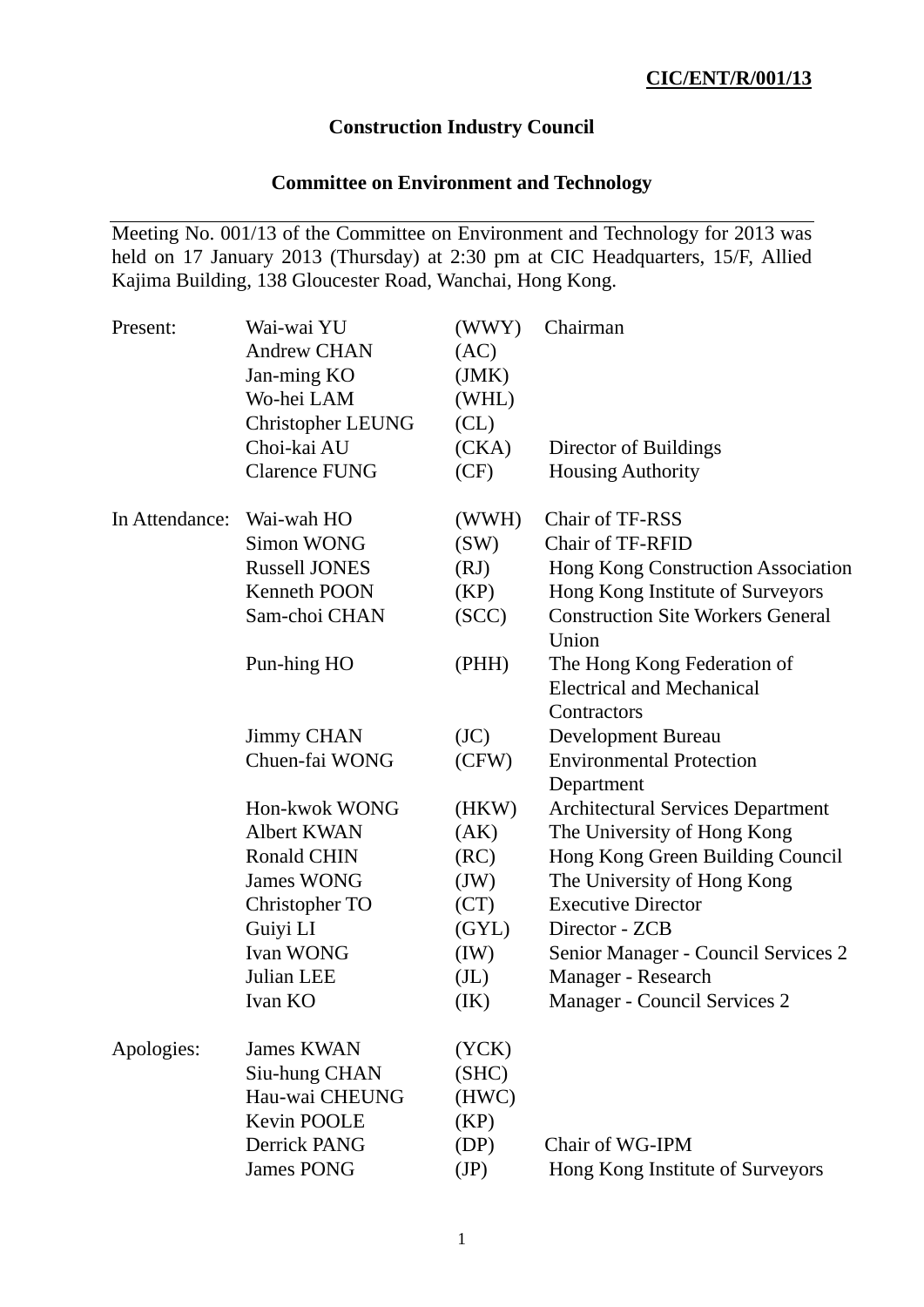| Thomas NG     | (TN)  | The University of Hong Kong     |
|---------------|-------|---------------------------------|
| Ping-wai CHOW | (PCH) | Hong Kong Construction Industry |
|               |       | <b>Employees General Union</b>  |

## **PROGRESS REPORT**

**Action**

#### 1.1 **Confirmation of the Progress Report of the Previous Meeting**

Members took note of Paper CIC/ENT/R/005/12 and confirmed the progress report of the last meeting held on Thursday, 22 November 2012 at ZCB, Sheung Yuet Road, Kowloon Bay, Hong Kong.

#### 1.2 **Matters Arising from the Previous Meeting**

## 1.2.1 **Research on Adhesion Technologies for External Wall Tiles**

The study was concluded with the Study Report of both English version and Chinese version uploaded to CIC's website for public access.

#### 1.2.2 **Construction Product Certification**

The issue would be discussed at the next Com-ENT CIC meeting.

# **Secretariat**

## 1.2.3 **Report of The Hong Kong Construction Association – Hong Kong's Construction Industry Vision 2020**

The matter was covered by the agenda item 1.10.

## 1.2.4 **Working Group on Strategic Implementation of Prefabrication and Modular Construction**

The matter was covered by the agenda item 1.8 and 1.9.

#### 1.2.5 **Research Proposals from Research Institutes**

The matter was covered by the agenda item 1.5, 1.6 and 1.7.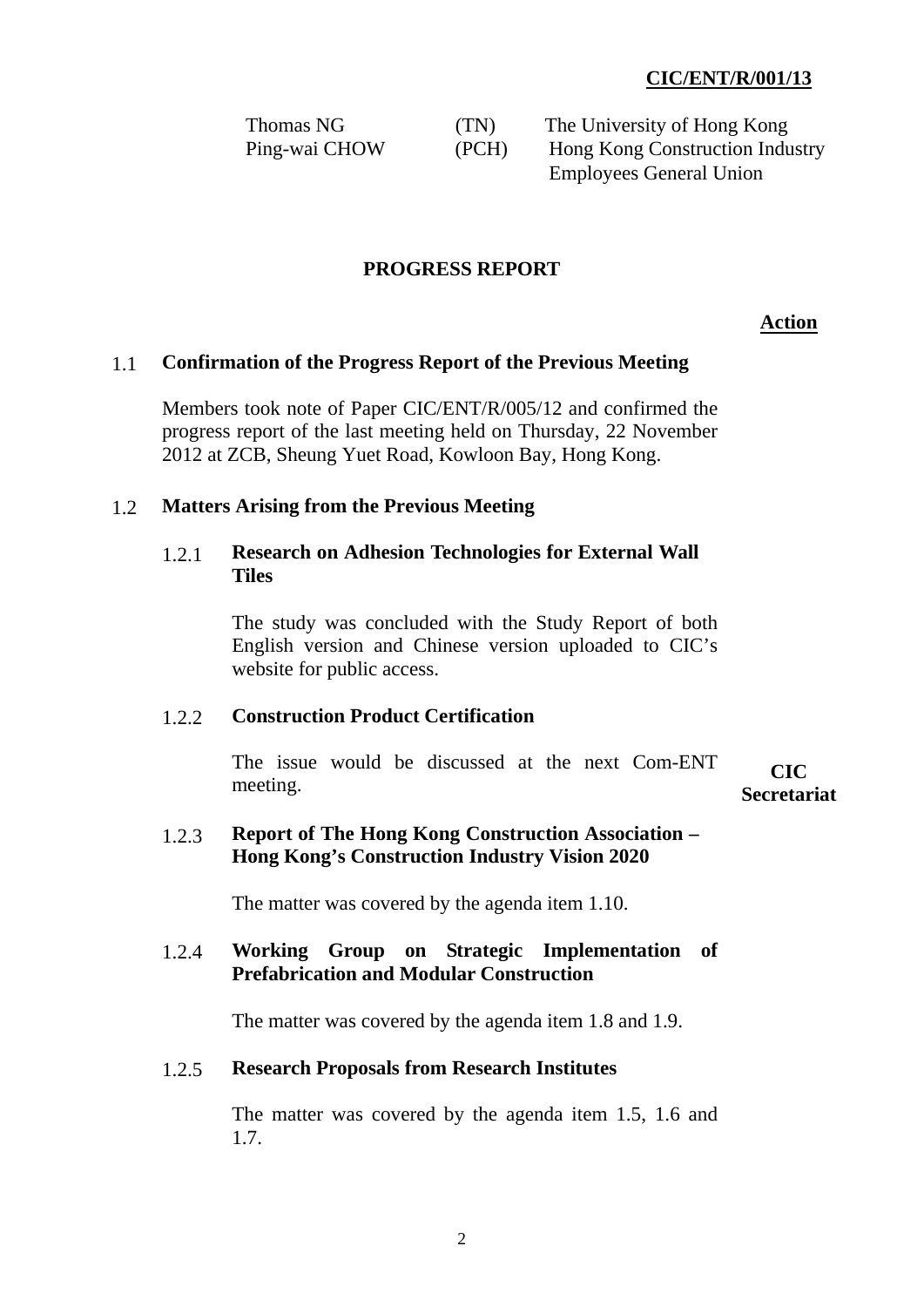#### **Action**

# 1.2.6 **Establishing a Hong Kong Based Carbon Labelling Framework for Construction Materials**

The matter was covered by the agenda item 1.4.

# 1.3 **Presentation on Research on River Sand Substitutes for Concrete Production and Cement Sand Mortar Production (Phase One)**

Members took note of Papers CIC/ENT/P/001/13, CIC/ENT/P/002/13 and CIC/ENT/P/003/13.

## **Final Report**

The Researcher - Prof. Albert KWAN of the University of Hong Kong delivered a presentation on the final report.

Prof. KWAN presented the following:

- 1. the study objective and the study approach;
- 2. results of field trials on the uses of river sand, crushed rock fine and manufactured sand in plastering;
- 3. identified the following possible river sand substitutes for the production of concrete and production of cement sand mortar:
	- Substitute 1: Manufactured Sand
	- Substitute 2: Crushed Waste Glass
	- Substitute 3: Recycled Aggregate
	- Substitute 4: Furnace Bottom Ash
- 4. Substitute 4 furnace bottom ash was not an option because of limited supply and not sufficient for the market usage;
- 5. Substitute 3 recycled aggregate could be a viable substitute to river sand; however, production technique and quality standard of recycled aggregate have to be defined clearly before use;
- 6. Substitute 2 crushed waste glass is also a viable substitute to river sand; however, the problems of possible risk of alkali-silica reaction, high brittleness of glass, and high production cost have to be resolved;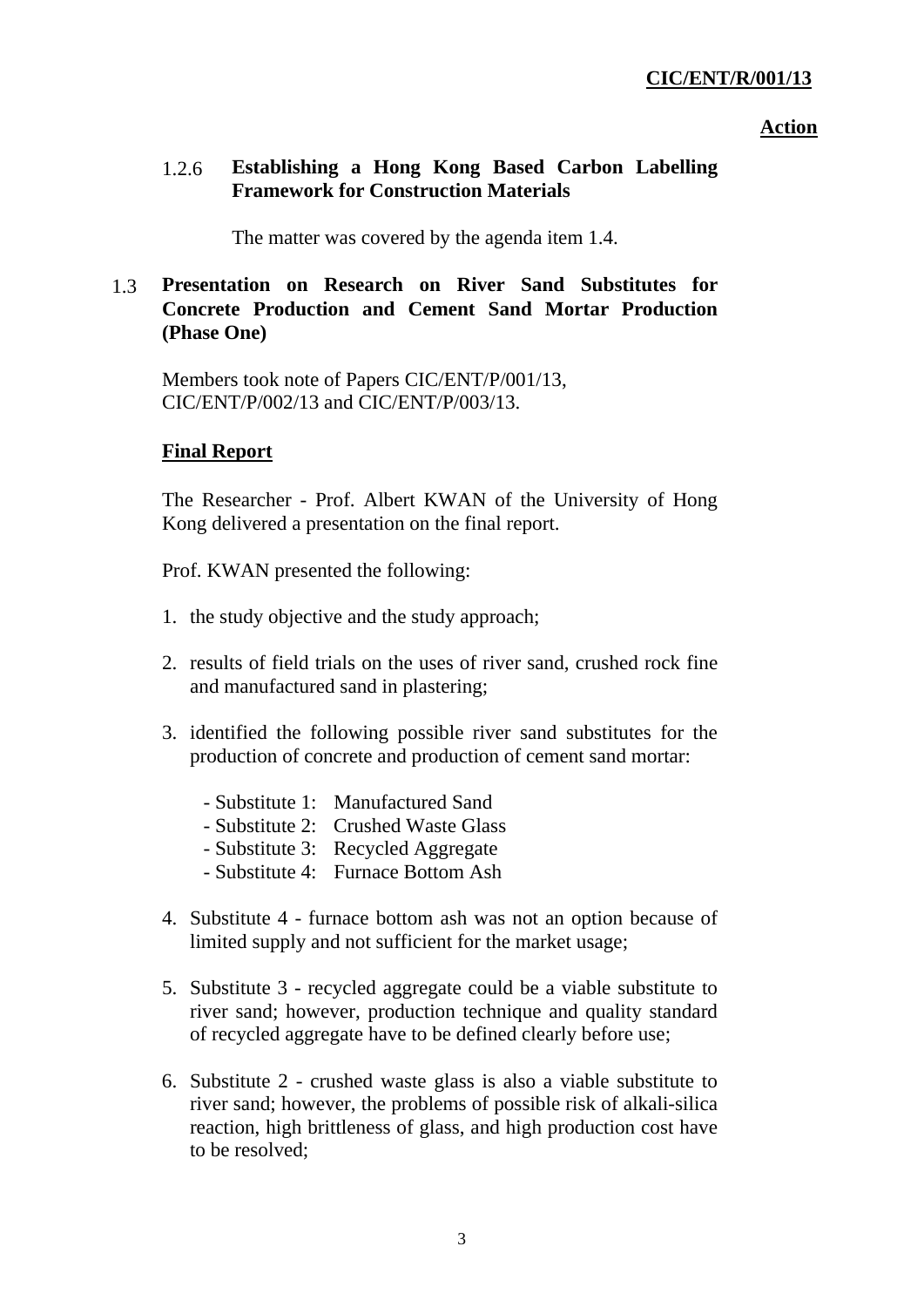## **Action**

- 7. Substitute 1 manufactured sand is the most viable substitute to river sand with respect of its reasonable production cost, packing density and workability; and it is also suitable for the production of high-performance concrete;
- 8. for the way forward, it was recommended to pursue the following tasks in Phase Two study:

| - Priority 1: | Develop Construction Standard for         |
|---------------|-------------------------------------------|
|               | <b>Aggregates for Mortar</b>              |
| - Priority 2: | Research on Effects of Fines Content on   |
|               | Concrete                                  |
| - Priority 3: | Specifications and Classification of      |
|               | <b>Manufactured Sand</b>                  |
| - Priority 4: | <b>Research on Crushed Waste Glass as</b> |
|               | <b>Aggregate for Mortar</b>               |
| - Priority 5: | Research on Recycled Aggregate as         |
|               | <b>Aggregate for Mortar</b>               |
|               |                                           |

# *[Prof. Albert KWAN left at this juncture.]*

After much deliberation, Members endorsed the final report for onward submission to the Council for approval. **CIC Secretariat** 

# **The Way Forward**

There was a growing trend of the demand of river sand in coming years. As such, detailed research on river substitutes by using manufactured sand should be imminent to satisfy the upcoming market demand.

In order to cope with the substantial market demand, Members agreed that further study would be necessary and all aforesaid five priorities should be covered in the Phase Two study.

In order to achieve consistency and continuity between the two phases of studies, and to expedite the research process to fulfil the upcoming market demand of the substitutes, Members also agreed to invite HKU to submit a proposal with a view to going for single tender for Phase Two study. The Secretariat was directed to request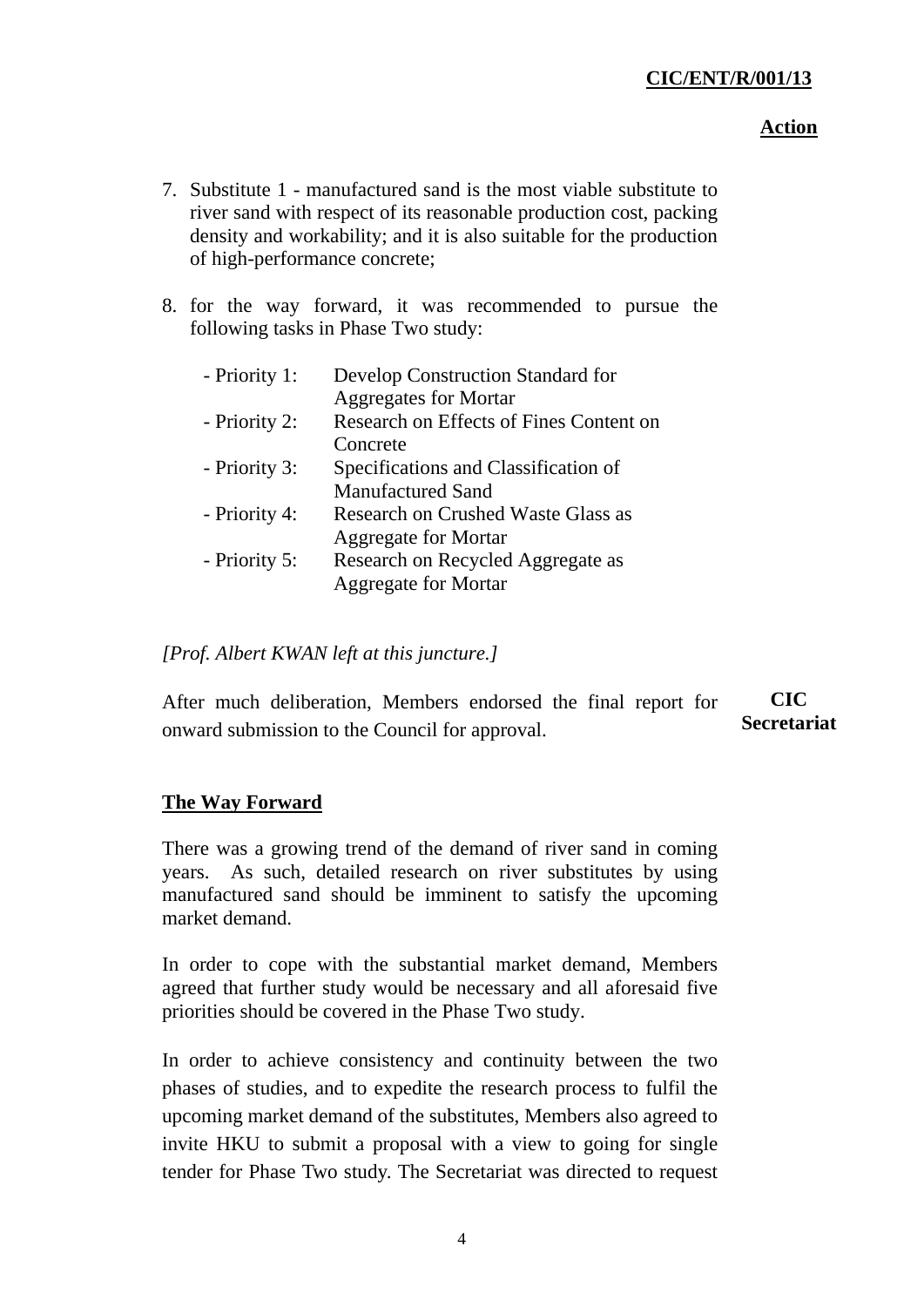#### **Action**

HKU to submit tender proposal for Com-ENT's consideration. Besides, the details of the way forward of the Phase Two study will be discussed at the next Com-ENT meeting.

**CIC Secretariat** 

Members agreed that the current Task Force would continue to work towards the Phase 2 study and invited Mr. HO Wai-wah (Chair of the Task Force on Phase One study) to stay as the Chair of the Task Force. Mr. HO accepted to continue the chairmanship of the Task Force.

The Chairman thanked for the Task Force Members' effort and contribution to the study.

# **Feasibility Study on Identification of New Quarry Sites in Hong Kong**

GEO of CEDD commissioned a "Feasibility Study on Identification of New Quarry Sites in Hong Kong". The key issues of the first Focus Group Meeting were summarised as follows:

I) The current situation in Hong Kong:

- a. all the existing quarries will be closed down after ten years. By then, Hong Kong will no longer have its own local supply of rock and aggregate.
- b. currently, approx 70% of the aggregate is imported from Mainland whereas approx 30% being locally supplied.

II) Participants of the Focus Group expressed the follows:

- a. maintaining approx 30% of local supply of aggregate is necessary;
- b. the needs of sustaining local quarry by comparing carbon footprints of local quarry deliverables and that outside Hong Kong.

In view of the declining local supply of rock and aggregate, Members were requested to take note of the possible measures set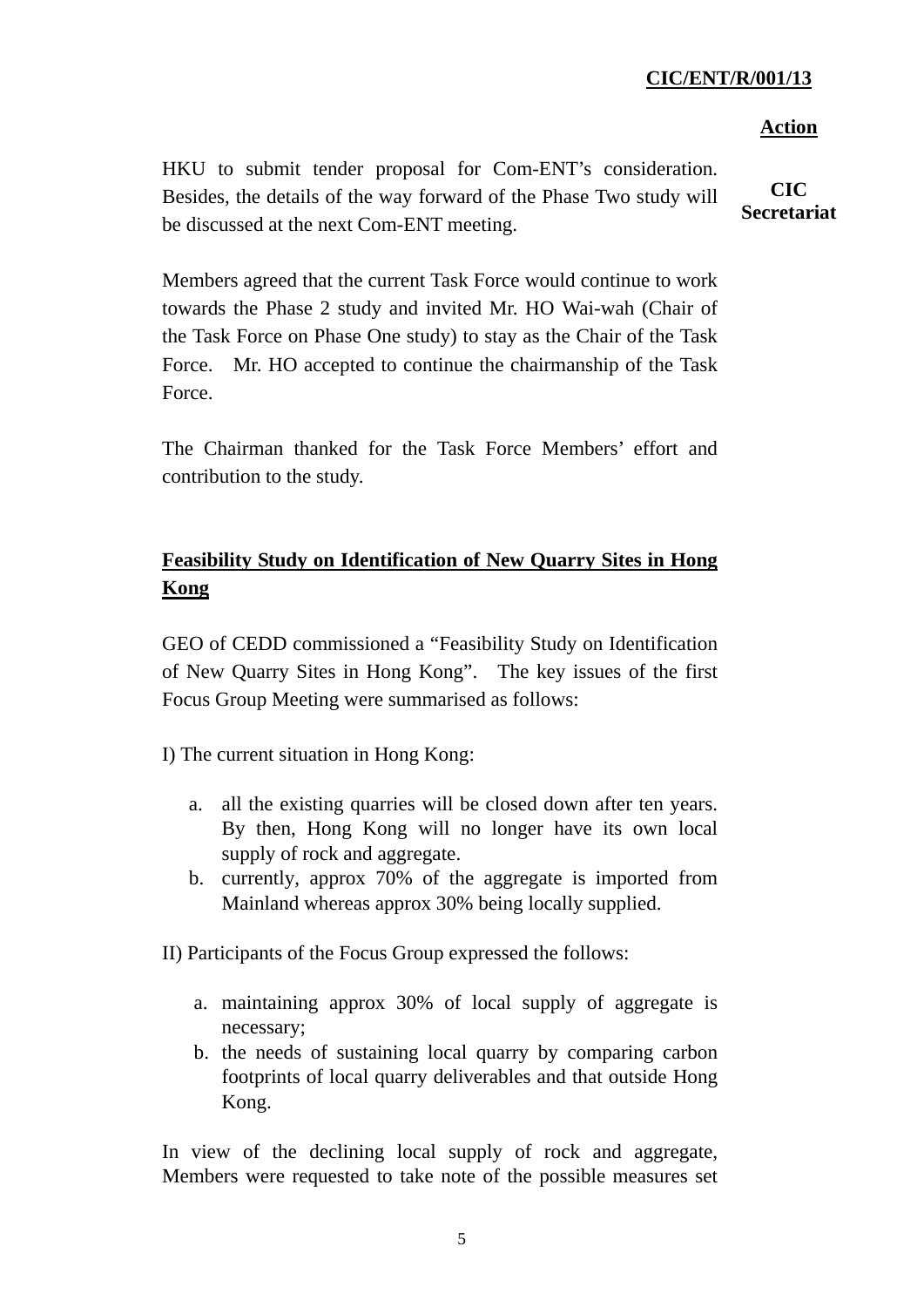## **Action**

out in the presentation materials delivered in the Focus Group meeting.

# 1.4 **Carbon Labelling Scheme Implementation Proposal**

Members took note of Paper CIC/ENT/P/004/13.

*[Mr. Ronald CHIN and Mr. James WONG joined at this juncture.]* 

Mr. Ronald CHIN of Hong Kong Green Building Council (HKGBC) and Mr. James WONG of The University of Hong Kong (HKU) delivered a presentation on the implementation proposal.

Mr. CHIN and Mr. WONG presented the following:

- 1. the proposed implementation scheme would be executed by the concerted efforts of the CIC, HKGBC, Hong Kong Accreditation Service and the University of Hong Kong;
- 2. the proposed scheme consisted of training, auditing and certification processes.
- 3. the CIC's Carbon Labelling Scheme was proposed to integrate with HKGBC's Green Building Product Labelling Scheme and Hong Kong BEAM Plus.

Some Members concerned with the integration of the CIC's Carbon Labelling Scheme and HKGBC's Green Building Product Labelling Scheme as they would be operated separately by the CIC and HKGBC. The industry practitioners may be confused by the two schemes because the nature of the certification was quite similar and some of the certification products (e.g. cement, tiles, etc) could be found in both schemes. From the end users' point of view, they would find it difficult to differentiate these two schemes and difficult to make a choice.

Members suggested that the CIC and HKGBC should form a joint working group to work out a system to effectively execute/ promote both carbon labelling scheme and green labelling scheme to avoid confusion to the industry practitioners.

**HKGBC/ CIC Secretariat** 

*[Mr. Ronald CHIN and Mr. James WONG left at this juncture.]*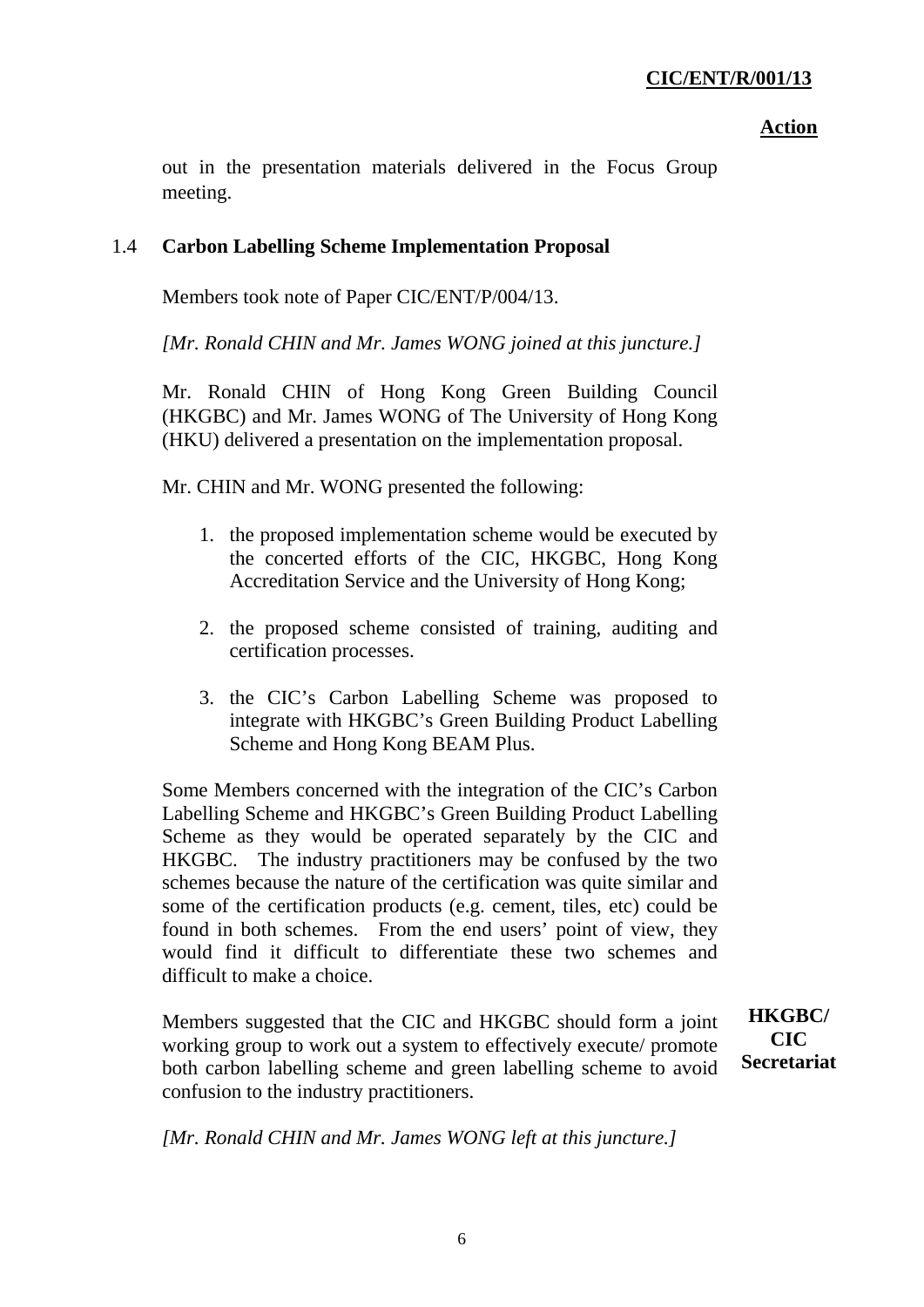#### **Action**

## 1.5 **Research Proposals by Research Institutes**

Members took note of Paper CIC/ENT/P/005/13 in previous circulation.

This Paper had been circulated to Com-ENT on 11 Jan 2013 for Members' comment and was submitted to Com-ANF for endorsement by circulation on 15 Jan 2013.

*[Post meeting note:* 

*The following six research submissions have been accepted by both Com-ENT and Com-ANF:* 

- *1. Formulation of sustainable trigeneration system design for high-rise commercial buildings in Hong Kong;*
- *2. Development of high modulus concrete for tall buildings;*
- *3. Development of an automatic image collection and analysis system for improving onsite construction productivity;*
- *4. Innovative design technique for steel-concrete composite structures in Hong Kong;*
- *5. Adopting Eurocodes by Hong Kong construction industry technical guide on effective design and construction to European Steel Code;*
- *6. S-Helmet a proactive construction safety management system based on real-time localization.]*

# 1.6 **Procedures for Vetting Research Proposals of the CIC Research Funding Grants**

It was expected that multi-disciplinary research proposals would be received in future. As such, it would be preferable to have a new Task Force with multi-disciplinary representatives to evaluate the research proposals and to make recommendation on the funding grants. In this regard, it would be more appropriate for Com-ANF to deliberate the matter and no discussion at the meeting of Com-ENT would be necessary. Hence, the Paper for this agenda was dropped.

# 1.7 **Task Force on Administration of the CIC Research Funding Grants**

The matter had been discussed under agenda item 1.6 and the Paper for this agenda item was also dropped.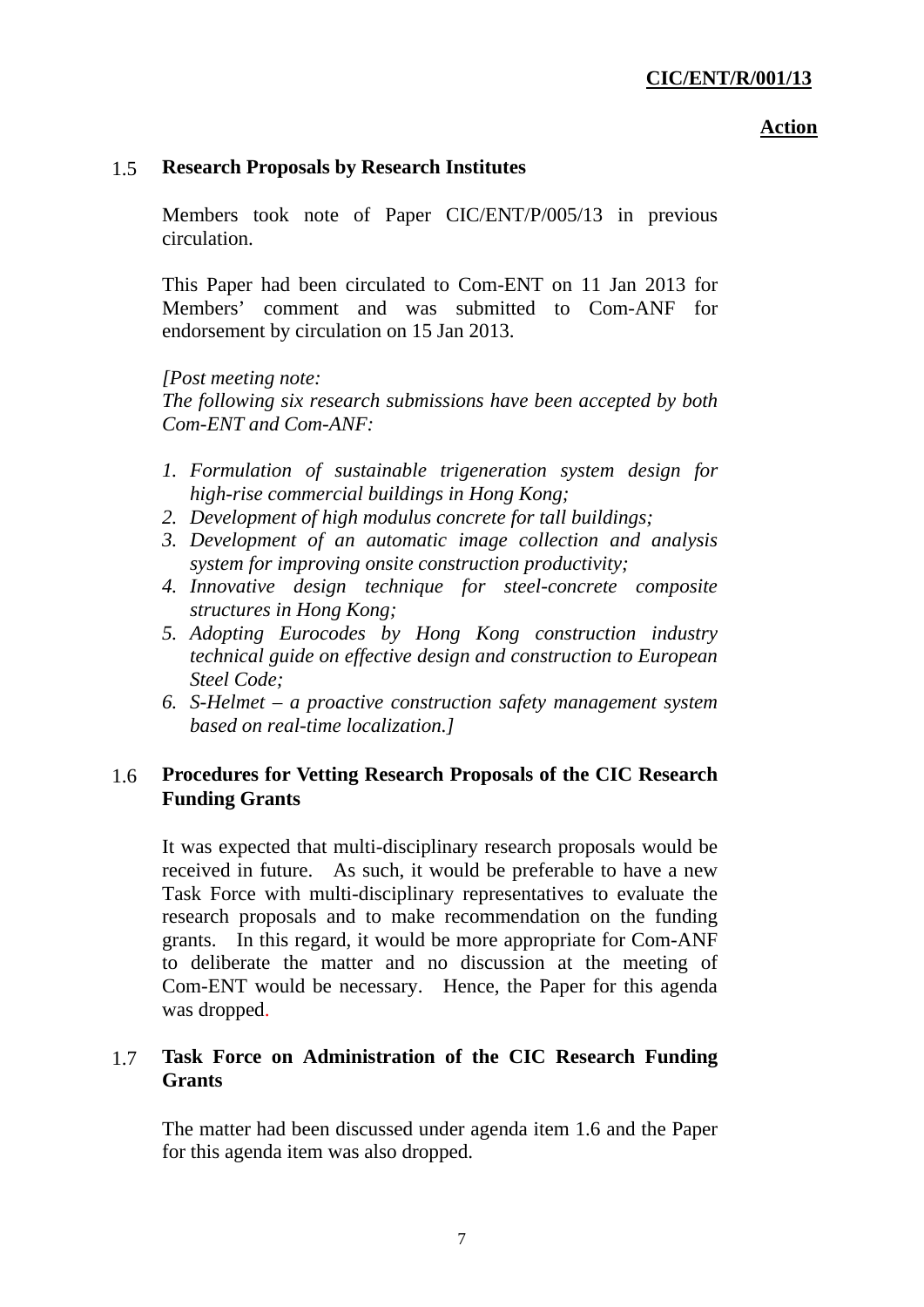#### **Action**

# 1.8 **Working Group on Strategic Implementation of Prefabrication and Modular Construction**

Members took note of Paper CIC/ENT/P/008/13.

Following the discussion at the last meeting, the report was revised in accordance with Members' comments made in the previous meeting.

Members endorsed the report for onward submission to the Council for further deliberation.

**CIC Secretariat** 

# 1.9 **Strategic Implementation of Prefabrication and Modular Construction (Phase Two)**

Members took note of Paper CIC/ENT/P/009/13.

Following the opinions set out in the Phase One Study Report, Phase Two Study was proposed to carry out in-depth studies in the following key areas:

- a. Manpower any manpower saving, impact on existing labour market, and effectiveness of attracting new bloods to join the industry;
- b. Local Yard study on the requirements of establishing a prefabrication yard in Hong Kong and its competitiveness over the same in Mainland;
- c. Type opportunities to widen the scope of adoption in other types of building components and their alternative technical solutions on vertical positioning such as less reliance on tower crane;
- d. Scope opportunities to adopt precast construction of structural building elements.

Besides, the scope of the future study should also include:

a. cover prefabrication of Mechanical, Electrical and Plumbing (MEP) works;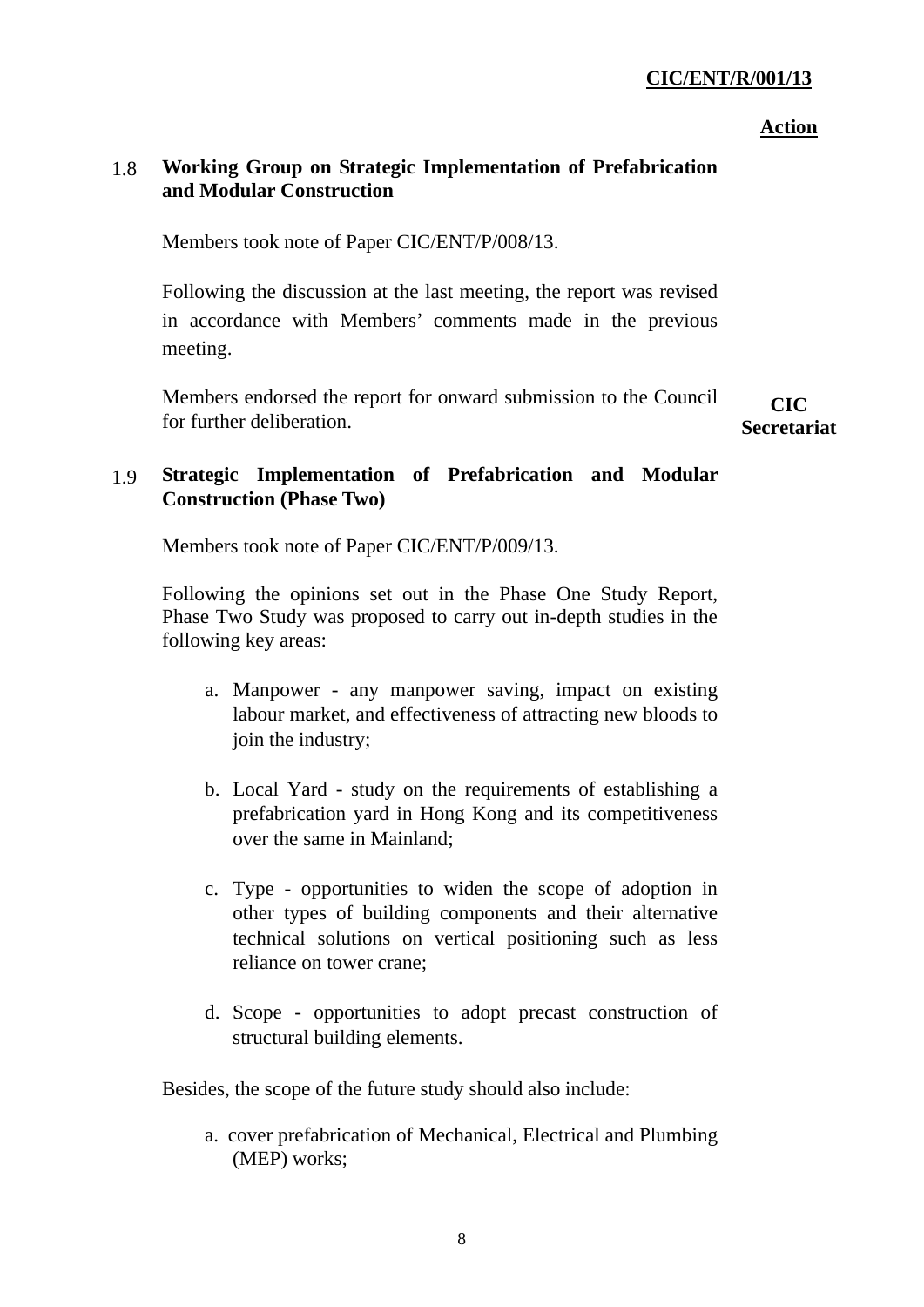## **Action**

b. explore the opportunity of technology driven construction mode to replace current labour intensive construction mode.

Members agreed the aforesaid scope of the Phase Two study in principle.

Members also agreed to set up a new task force for Phase Two study. The terms of reference and task force membership will be worked out by the Secretariat. **CIC Secretariat** 

# 1.10 **Report of The Hong Kong Construction Association – Hong Kong's Construction Industry Vision 2020**

Members took note of Paper CIC/ENT/P/010/13.

Strategic Planning and Steering Committee requested the relevant committees to review the respective items in the Vision 2020 to identify if CIC could take forward any suggestions in the report.

Mr. Ringo Yu, as the spokesman of HKCA on Environment & Energy Efficiency, has been invited to attend the meeting to elaborate on the report and answer questions raised at the meeting but he was not available for attending the meeting.

In absence of the spokesman of HKCA for the environment and energy efficiency issues in the Vision 2020, Chairman advised to defer this agenda item to the next meeting again. **CIC Secretariat** 

# 1.11 **Any Other Business**

- a. Audit service for the Report on Construction KPI for the publications of year 2010 and 2011 would be awarded in January 2013; and it was estimated that the audit service would be completed by end March 2013.
- b. It was reminded that Technology Forum would be held at ZCB tomorrow (14.00 – 17.00hrs) at ZCB with theme on "Construction for Sustainability".
- c. The Chairman proposed a vote of thanks to Mr. LAM Wo-hei, Dr. Andrew CHAN, Prof. KO Jan-ming who will retire from